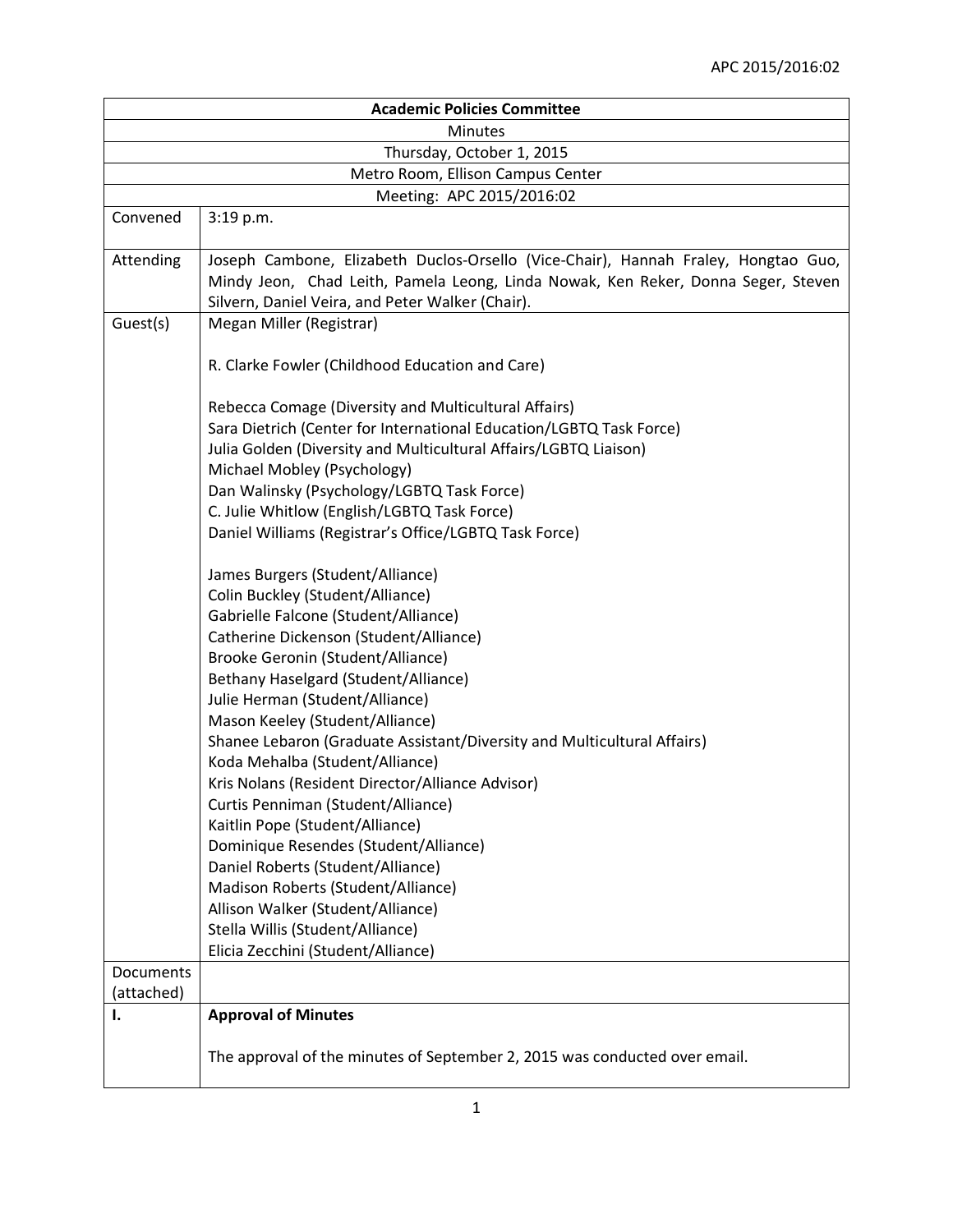|      | Motion to approve the minutes of September 2, 2015                                                                                                                                                                                                                                                                                                                                                                                                                                                                         |
|------|----------------------------------------------------------------------------------------------------------------------------------------------------------------------------------------------------------------------------------------------------------------------------------------------------------------------------------------------------------------------------------------------------------------------------------------------------------------------------------------------------------------------------|
|      | Made by: L. Nowak                                                                                                                                                                                                                                                                                                                                                                                                                                                                                                          |
|      | Seconded: J. Cambone                                                                                                                                                                                                                                                                                                                                                                                                                                                                                                       |
|      | In favor (8). Against (0). Abstentions (5). Motion passed.                                                                                                                                                                                                                                                                                                                                                                                                                                                                 |
| П.   | <b>Introduction of Members</b>                                                                                                                                                                                                                                                                                                                                                                                                                                                                                             |
|      | E. Duclos-Orsello (Vice-Chair) convened the meeting, as Chair P. Walker's class schedule<br>conflicts with the fall APC meetings.                                                                                                                                                                                                                                                                                                                                                                                          |
| III. | <b>Chair's Report</b>                                                                                                                                                                                                                                                                                                                                                                                                                                                                                                      |
|      | A. Welcome                                                                                                                                                                                                                                                                                                                                                                                                                                                                                                                 |
| IV.  | <b>Standing Subcommittees: Request for Volunteers</b>                                                                                                                                                                                                                                                                                                                                                                                                                                                                      |
|      | A. Additional Recorders                                                                                                                                                                                                                                                                                                                                                                                                                                                                                                    |
|      | S. Edwards, B. Galinski, P. Leong, and D. Veira will rotate as recorders.                                                                                                                                                                                                                                                                                                                                                                                                                                                  |
|      | <b>B. Selective Retention</b>                                                                                                                                                                                                                                                                                                                                                                                                                                                                                              |
|      | M. Miller (Registrar) summarized the functions of the Selective Retention Committee: This<br>committee meets three times a year to consider student appeals of academic dismissals.<br>The selective retention committee meetings are held in January, late May/early June, and<br>August. The committee reviews academic dismissal appeals and comes to a consensus<br>about whether to deny or re-admit students. The committee may request or recommend<br>that students re-evaluate their academic goals and pathways. |
|      | J. Cambone, S. Edwards, B. Galinski, H. Fraley, and P. Leong volunteered to serve on the<br>Selective Retention Committee.                                                                                                                                                                                                                                                                                                                                                                                                 |
|      | C. Academic Calendar                                                                                                                                                                                                                                                                                                                                                                                                                                                                                                       |
|      | The Academic Calendar Subcommittee sets up a structured calendar, usually two years<br>out, that includes the dates of when classes begin, when we have exams, and all of the<br>other particular academic dates.                                                                                                                                                                                                                                                                                                          |
|      | Recurring issues have arisen with respect to the academic calendar.                                                                                                                                                                                                                                                                                                                                                                                                                                                        |
|      | M. Miller (Registar) brought to the committee's attention the existence of a policy that<br>was approved by the Academic Policies Committee. This policy governs the number of<br>days in the term that certain activities occur. M. Miller recommended that the Academic<br>Policies Committee search for the policy and circulate it among all committee members.<br>M. Miller further recommended that the Academic Policies Committee re-examine and<br>revise that policy.                                            |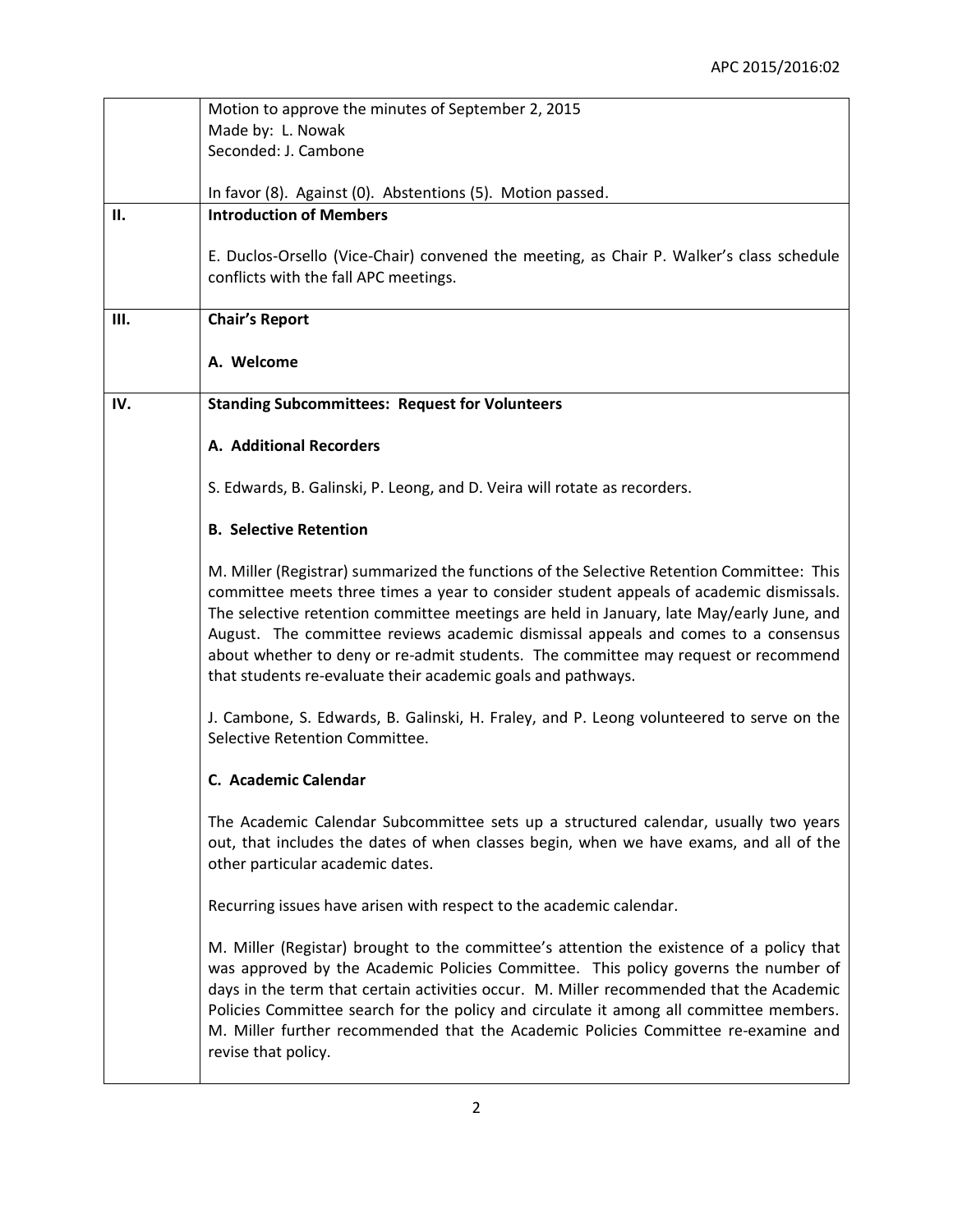Student member D. Veira suggested that it might be helpful to have a student member on the Academic Calendar Subcommittee, as students also are directly affected by the academic schedule. He asked whether the Student Government Assocation (SGA) members might serve on the Academic Calendar Subcommittee, or whether SGA members concurrently needed to be a member of the Academic Policies Committee. Vice-Chair E. Duclos-Orsello indicated that the formal committee (Academic Policies) would have to invite members outside of APC to serve on the subcommittee. D. Seger, Bonnie Galinski, H. Guo, M. Jeon, and D. Veira volunteered to serve on the Academic Calendar Subcommittee. **V. Motion: New Business A. Requirements for Entry into the Early Education and Care Methods Courses (16:034)** Motion to approve Proposal 16:034 Made by: K. Reker Seconded: D. Seger OVERVIEW: R. Clarke Fowler, Chair of the Childhood Education and Care, provided an overview and rationale of the proposal. The School of Education has undergone many changes. With the combined bachelor's and master's 4+1 programs, the School of Education needed to make additional changes. The plan was to set up lots of benchmarks that students had to meet before they could enter the early education and care methods courses. This included having minimum G.P.A. requirements. Having the more stringent requirements, according to C. Fowler, was necessary, because the students in the early childhood and care program will be educating very young children. The students in the program therefore must demonstrate competency before they are permitted to serve as instructors. DISCUSSION: M. Miller (Registrar) asked whether the early education and care methods courses had prerequisites or if they were open courses. This information was necessary for the Registrar's office, as the office may need to prepare for any changes to the current requirements. R. Clarke Fowler responded that usually students need to pass certain courses before they can take the early education and care methods courses. R. Clarke Fowler asked if it was necessary to list all the prerequisites, an issue that would be more in the purview of the Curriculum Committee. Vice-Chair E. Duclos-Orsello recommended that the School of Education promptly reach out to the Curriculum Committee. The current proposal currently is not on the Curriculum Committee's agenda.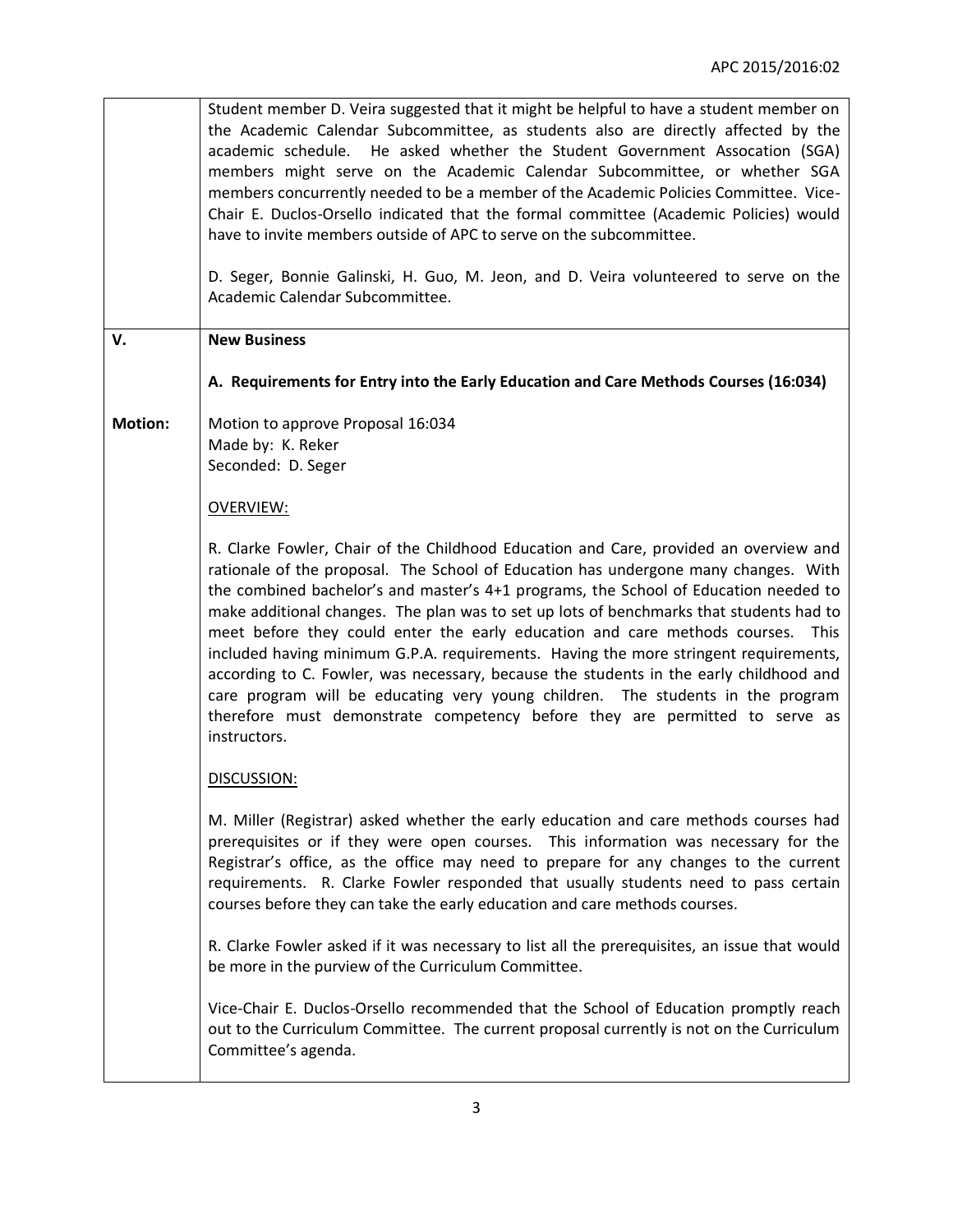| Vote:          | To approve Proposal 16:034                                                                                                                                                                                                                                                                                                                                                                   |
|----------------|----------------------------------------------------------------------------------------------------------------------------------------------------------------------------------------------------------------------------------------------------------------------------------------------------------------------------------------------------------------------------------------------|
|                | In favor (11). Against (0). Abstentions (0). Motion passed.                                                                                                                                                                                                                                                                                                                                  |
|                |                                                                                                                                                                                                                                                                                                                                                                                              |
|                | B. Requirements for Entry into the Early Childhood and Care Practicum Courses (16:035)                                                                                                                                                                                                                                                                                                       |
| <b>Motion:</b> | Motion to approve Proposal 16:035.                                                                                                                                                                                                                                                                                                                                                           |
|                | Made by: D. Seger                                                                                                                                                                                                                                                                                                                                                                            |
|                |                                                                                                                                                                                                                                                                                                                                                                                              |
|                | Seconded: S. Silvern                                                                                                                                                                                                                                                                                                                                                                         |
|                |                                                                                                                                                                                                                                                                                                                                                                                              |
|                | <b>OVERVIEW:</b>                                                                                                                                                                                                                                                                                                                                                                             |
|                | R. Clarke Fowler (Chair, Early Education and Care) re-emphasized that the School of<br>Education wants to ensure that students are doing quality work before they teach. For the<br>practicum, students are working off site, often unsupervised. It therefore is imperative<br>that students are well trained and competent.                                                                |
|                | DISCUSSION:                                                                                                                                                                                                                                                                                                                                                                                  |
|                | M. Miller noted that practicum courses typically are controlled by making admission "by<br>permission only."                                                                                                                                                                                                                                                                                 |
| Vote:          | To approve Proposal 16:035<br>In favor (11). Against (0). Abstentions (0). Motion passed.                                                                                                                                                                                                                                                                                                    |
|                | C. Policy for Students Who Do Not Complete the Fifth Year of the 4+1 Program in<br><b>Education (16:036)</b>                                                                                                                                                                                                                                                                                 |
| <b>Motion:</b> |                                                                                                                                                                                                                                                                                                                                                                                              |
|                | Motion to approve Proposal 16:036                                                                                                                                                                                                                                                                                                                                                            |
|                | Made by: P. Leong                                                                                                                                                                                                                                                                                                                                                                            |
|                | Seconded: K. Reker                                                                                                                                                                                                                                                                                                                                                                           |
|                |                                                                                                                                                                                                                                                                                                                                                                                              |
|                | <b>OVERVIEW:</b>                                                                                                                                                                                                                                                                                                                                                                             |
|                |                                                                                                                                                                                                                                                                                                                                                                                              |
|                | This proposal is for the licensure program in the School of Education. According to R.<br>Clarke Fowler (Chair, Early Education and Care), the licensure program is competitive.<br>Students apply in the middle of the spring semester during their sophomore year. There<br>will be cohort models. Students will earn a bachelor's degree, a master's degree, and at<br>least one license. |
|                | If students decide they do not want to pursue their 5 <sup>th</sup> year and teach, they should still be<br>allowed to get a degree. This path, however, should not be a norm; rather, it is an option<br>for exceptional circumstances that still enable students to receive their bachelor's degree.                                                                                       |
|                | DISCUSSION:                                                                                                                                                                                                                                                                                                                                                                                  |
|                | Vice-Chair E. Duclos-Orsello emphasized that the 4+1 program is already in place, and that<br>this current policy is simply a proviso.                                                                                                                                                                                                                                                       |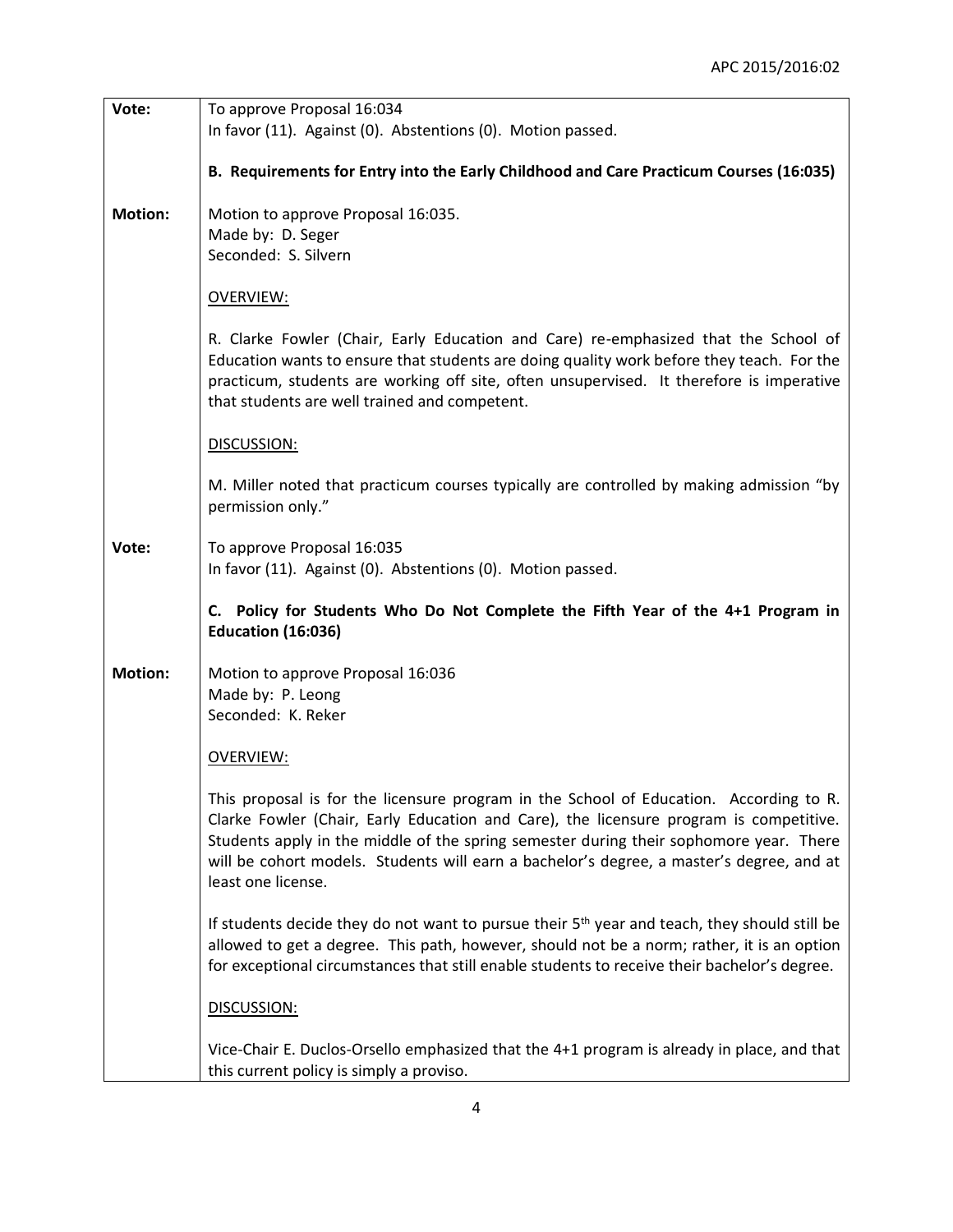R. Clarke Fowler pointed out that on the third line of the proposed policy, the word "substiution" should be plural.

There was discussion about what might happen to graduate coursework credits should a student withdraw from the 4+1 program. M. Miller (Registrar) wondered whether a sentence should be added to the end of the proposal to include both undergraduate and graduate coursework credits. J. Cambone (Dean, School of Education) indicated that this was already implied.

M. Miller re-affirmed that if a student were to return to school, to a non-4+1 program, a credit used in the 4+1 program may not be used again. But if a student completes a 4+1 program but does not complete the fifth year, the institution would need to know what graduate work the student has completed, as the student would not be able to re-use those credits. M. Miller asked whether that student would be able to reuse those credits at a later point in time, especially if the student entered a different 4+1 program.

J. Cambone replied that it was logical that a student could re-use those credits if the student withdrew from his/her cohort, but that he would recommend a deferment on the student's registration into the graduate program. M. Miller reiterated whether greater clarity (i.e. more explicit language) was needed around this kind of issue. J. Cambone stated that what is implied is that the credits may not be used for another program *unless* the student is returning to the graduate cohort model from which s/he withdrew.

Vice-Chair E. Duclos-Orsello noted that greater clarity could be achieved through advising and other services, but wondered whether, for transparency reasons, the language could be made more explicit. M. Miller concurred that more explicit language was needed.

J. Cambone mentioned that he had deliberated with faculty on this matter, and that the faculty in the School of Education did not contemplate the concerns that M. Miller had raised. The faculty, however, were emphatic in their belief that the policy should *not*  actively encourage students to withdraw from the program.

D. Veira suggested that a policy could be there "just in case," while not encouraging withdrawal.

J. Cambone indicated that in the educational licensure, there is an expiration date for coursework.

Vice-Chair E. Duclos-Orsello noted that the language of the existing policy basically stated in the affirmative that all existing Salem State graduate coursework apply. That is to say, graduate coursework can be used to fulfill undergraduate requirements, and that, if used in this capacity, cannot be used later for graduate credit in a graduate program at SSU.

C. Fowler felt that if one of his students took a graduate reading course to fulfill an undergraduate reading course, then that student could not use that graduate course to fulfill other courses.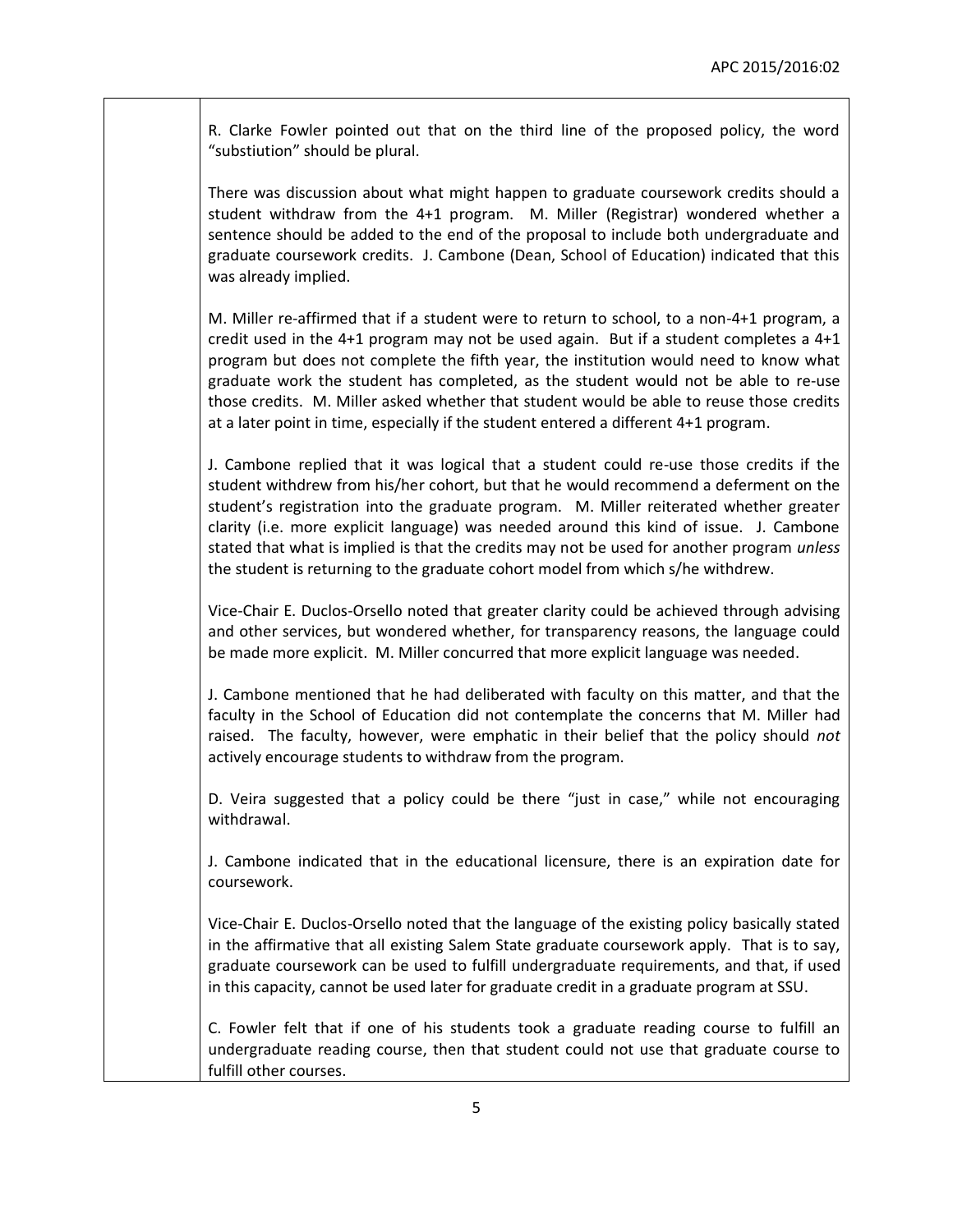|                | Guest J. Whitlow (English) weighed in, noting that the concerns mentioned are issues that<br>apply to all 4+1 programs at Salem State. In her view, it therefore made sense that<br>language should be added to indicate that if a student withdraws from a 4+1 program and<br>obtains only an undergraduate degree, that person must reapply to the graduate program<br>if s/he decides to return sometime in the future. It was J. Whitlow's belief that there<br>should be a window of time for re-admission (one year, for instance). J. Cambone<br>concurred with J. Whitlow's assessment, feeling that the approach would be more<br>systematic and less case-by-case.                                        |
|----------------|---------------------------------------------------------------------------------------------------------------------------------------------------------------------------------------------------------------------------------------------------------------------------------------------------------------------------------------------------------------------------------------------------------------------------------------------------------------------------------------------------------------------------------------------------------------------------------------------------------------------------------------------------------------------------------------------------------------------|
|                | Guest M. Mobley (psychology) noted that these issues have not been raised by the<br>psychology department.                                                                                                                                                                                                                                                                                                                                                                                                                                                                                                                                                                                                          |
|                | Vice-Chair E. Duclos-Orsello concluded that the committee seemed to be in favor of a<br>broad policy for all 4+1 programs. She re-affirmed the need for a broad policy that is more<br>explicit. She further re-affirmed that any blanket changes to the 4+1 programs will affect<br>the current proposal, and all other policies that involve the 4+1 programs. Vice-Chair E.<br>Duclos-Orsello further recommended that both the Graduate Education Council and the<br>Curriculum Committee consider and address the issues raised above.                                                                                                                                                                         |
| <b>Motion:</b> | Motion to approve 16:036 as corrected (add "s" to the word "subsitution").                                                                                                                                                                                                                                                                                                                                                                                                                                                                                                                                                                                                                                          |
| Vote:          | In favor (10). Against (0). Abstentions (1). Motion passed.                                                                                                                                                                                                                                                                                                                                                                                                                                                                                                                                                                                                                                                         |
|                |                                                                                                                                                                                                                                                                                                                                                                                                                                                                                                                                                                                                                                                                                                                     |
|                | D. Comprehensive Preferred Name Policy (16:038)                                                                                                                                                                                                                                                                                                                                                                                                                                                                                                                                                                                                                                                                     |
|                | There was an introduction of members associated with this policy. Representaives<br>included staff from Diversity and Multicutural Affairs, staff from the Registrar's office,<br>faculty, representatives from the LGBTQ Taskforce, and 19 student members of The<br>Alliance.                                                                                                                                                                                                                                                                                                                                                                                                                                     |
| <b>Motion:</b> | Motion to approve Proposal 16:038<br>Made by: J. Cambone<br>Seconded: D. Veira                                                                                                                                                                                                                                                                                                                                                                                                                                                                                                                                                                                                                                      |
|                | <b>OVERVIEW:</b>                                                                                                                                                                                                                                                                                                                                                                                                                                                                                                                                                                                                                                                                                                    |
|                | R. Comage, Director of the Office of Diversity and Multicultural Affairs, provided an<br>overview of the proposal. After meeting with the President's Committee on Diversity, the<br>LGBTQ Taskforce saw fit to adopt a preferred name policy. The Taskforce has relied on the<br>Campus Pride Index, as well as other resources from different campuses. The Taskforce<br>felt that a preferred name policy could help to create a more inclusive environment for<br>students. The Taskforce currently partners with the University of Wisconsin, Madison, and<br>uses UWisconsin Madison as a model. The Taskforce also has worked with Registrar M.<br>Miller, in addition to many other campus representatives. |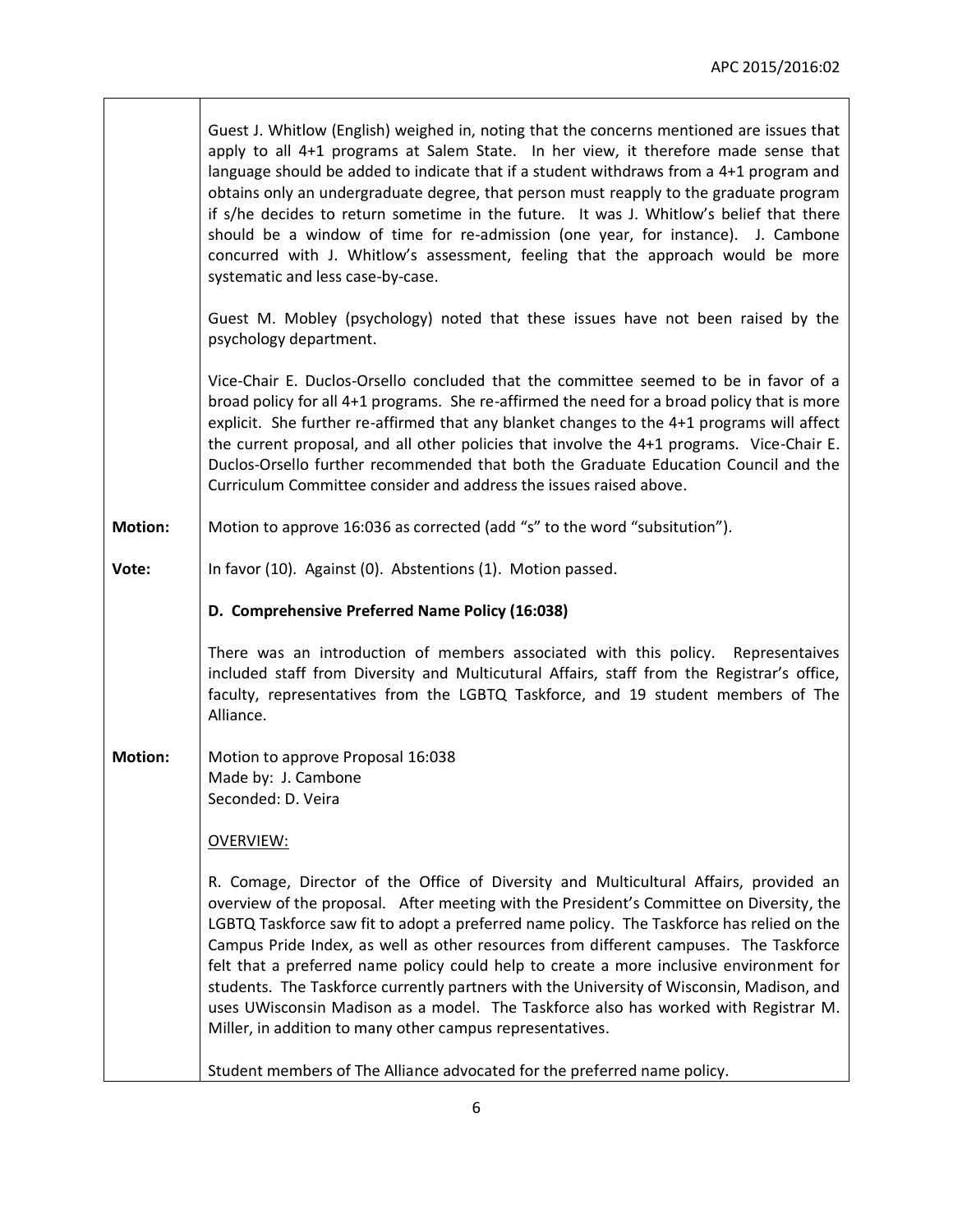M. Keeley transitioned from female to male. At his previous institution, Northern Essex, his birth name was not an issue, as he could simply confide with his professors and instruct that his professors call him by his preferred name. But problems arose outside of the classroom. For one, swiping his I.D. card to access buildings forced him to confront his birth name upon each building entry. The visibility of his birth name, particularly when it occurred with regular occurrence, forced M. Keeley to revisit a discordant gender identity, creating an internal turmoil that interfered with his education. Beginning in 2013, with a name change, things looked brighter. When he signed into computers and with other electronic transactions, he saw that his name was his chosen and preferred name, which enabled him to go forward with his life rather than be reminded constantly of an identity to which he did not relate.

K. Mehalba felt that the preferred name policy was consistent with the other policies on campus (e.g., gender-inclusive bathrooms). She stated that for freshmen, the option of having a legal name change was not a possibility, so coming to campus, a safe space, at least allows students to feel safe. M. Roberts concurred, stating that since Salem State prides itself on being inclusive, this policy would ensure that all of campus would be a safe place.

E. Zecchini emphasized that the preferred name policy affects others beyond transgender students. An international student that she knows noted that the institution enscribed his name incorrectly, but apparently could not correct the error. The preferred name policy would allow the international student a corrective option.

Another student member of The Alliance explained that the visibility and ever-presence of one's birth name, especially if it is discordant with one's gender identity, causes considerable turmoil, affecting one's mental health and overall quality of life.

## DISCUSSION:

A question was raised about where the preferred name policy was already adopted. R. Comage and M. Miller replied that the preferred name policy has been implemented in Degree Tracker, Canvas, in the SSU email system, Student Center, class roster, and grade rosters. M. Miller noted that Salem State is continuing to expand the policy. In spring 2016, the preferred name will appear on the Clipper Card. D. Williams (Registrar's Office) noted that there are 70+ systems outside of the Peoplesoft Student Information System, and that the practice of using preferred names is well underway already.

Vice-Chair E. Duclos-Orsello emphasized that there are many reasons why people would wish to have a preferred name, and that all of the reasons are legitimate.

M. Keeley asked whether the preferred name would apply to U.S. mail. Will he receive Salem State mail with his birth name as the addressee? M. Miller replied that all financial aid and student account issues continue to use legal names, but the institution is evaluating other areas. At this time, Salem State is trying to avoid sending mail to students' home using their preferred names, in order to protect the students.